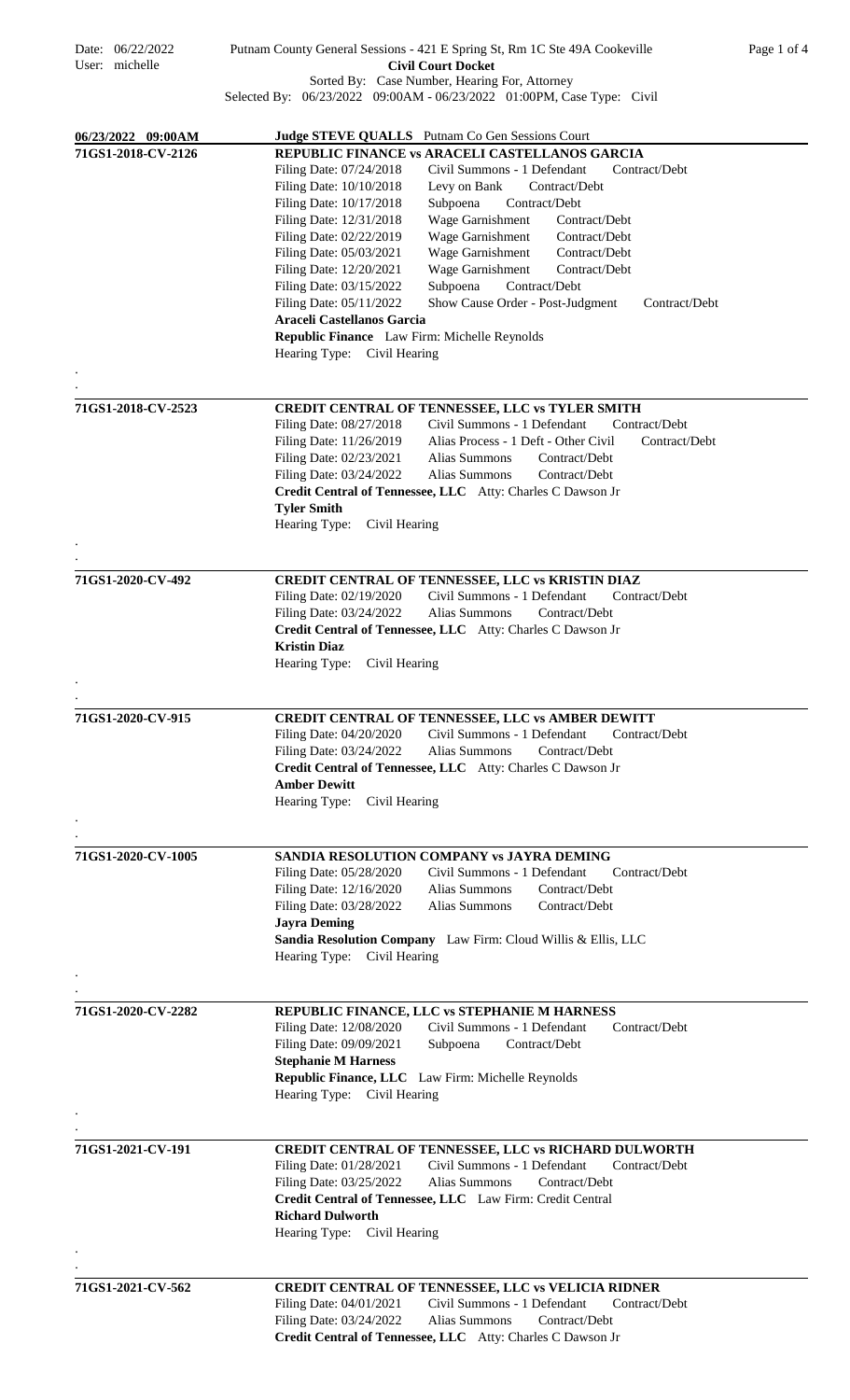| 71GS1-2021-CV-562 - Cont'd |                                                                                         |
|----------------------------|-----------------------------------------------------------------------------------------|
|                            | <b>Velicia Ridner</b>                                                                   |
|                            | Hearing Type:<br>Civil Hearing                                                          |
|                            |                                                                                         |
|                            |                                                                                         |
| 71GS1-2021-CV-1252         | REPUBLIC FINANCE LLC vs JASON R BLETTENBERG                                             |
|                            | Filing Date: 06/28/2021<br>Civil Summons - 1 Defendant<br>Contract/Debt                 |
|                            | Filing Date: 02/04/2022<br>Levy on Bank<br>Contract/Debt                                |
|                            | Filing Date: 05/04/2022<br>Subpoena<br>Contract/Debt                                    |
|                            | <b>Jason R Blettenberg</b>                                                              |
|                            | Republic Finance LLC Law Firm: Michelle Reynolds                                        |
|                            | Hearing Type: Civil Hearing                                                             |
|                            |                                                                                         |
| 71GS1-2021-CV-1253         | CREDIT CENTRAL OF TENNESSEE, LLC vs AUSTIN WHITED                                       |
|                            | Filing Date: 06/28/2021<br>Civil Summons - 1 Defendant<br>Contract/Debt                 |
|                            | Filing Date: 03/25/2022<br>Alias Summons<br>Contract/Debt                               |
|                            | Credit Central of Tennessee, LLC Atty: Charles C Dawson Jr                              |
|                            | <b>Austin Whited</b>                                                                    |
|                            | Hearing Type:<br>Civil Hearing                                                          |
|                            |                                                                                         |
|                            |                                                                                         |
| 71GS1-2021-CV-2111         | REPUBLIC FINANCE LLC vs HOLLY TROUTMAN<br>Civil Summons - 1 Defendant<br>Contract/Debt  |
|                            | Filing Date: 11/02/2021<br>Filing Date: 02/15/2022<br>Wage Garnishment<br>Contract/Debt |
|                            | Filing Date: 05/10/2022<br>Scire Facias<br>Contract/Debt                                |
|                            | Filing Date: 05/10/2022<br>Conditional Judgment<br>Contract/Debt                        |
|                            | Republic Finance LLC Law Firm: Michelle Reynolds                                        |
|                            | <b>Holly Troutman</b>                                                                   |
|                            | Hearing Type:<br><b>Show Cause</b>                                                      |
|                            |                                                                                         |
|                            |                                                                                         |
| 71GS1-2022-CV-188          | FIRST HERITAGE CREDIT vs KELLY BARNES                                                   |
|                            | Contract/Debt<br>Filing Date: 02/16/2022<br>Civil Summons - 1 Defendant                 |
|                            | <b>Kelly Barnes</b>                                                                     |
|                            | First Heritage Credit Atty: Luke Chaffin                                                |
|                            | Hearing Type: Civil Hearing                                                             |
|                            |                                                                                         |
| 71GS1-2022-CV-203          | REPUBLIC FINANCE, LLC vs TERESA GRIFFIN                                                 |
|                            | Civil Summons - 1 Defendant<br>Contract/Debt<br>Filing Date: 02/23/2022                 |
|                            | <b>Teresa Griffin</b>                                                                   |
|                            | Republic Finance, LLC Law Firm: Michelle Reynolds                                       |
|                            | Hearing Type: Civil Hearing                                                             |
|                            |                                                                                         |
|                            |                                                                                         |
| 71GS1-2022-CV-409          | <b>FIRST HERITAGE CREDIT vs JOSEPH LOVELL</b>                                           |
|                            | Filing Date: 03/18/2022<br>Civil Summons - 1 Defendant<br>Contract/Debt                 |
|                            | First Heritage Credit Atty: Luke Chaffin                                                |
|                            | <b>Joseph Lovell</b><br>Hearing Type:<br>Civil Hearing                                  |
|                            |                                                                                         |
|                            |                                                                                         |
| 71GS1-2022-CV-573          | REPUBLIC FINANCE LLC vs DONALD E WILSON                                                 |
|                            | Filing Date: 04/19/2022<br>Civil Summons - 1 Defendant<br>Contract/Debt                 |
|                            | Republic Finance LLC Law Firm: Michelle Reynolds                                        |
|                            | Donald E Wilson Atty: Philip Swan                                                       |
|                            | Hearing Type: Civil Hearing                                                             |
|                            |                                                                                         |
|                            |                                                                                         |
| 71GS1-2022-CV-594          | FIRST HERITAGE CREDIT CO. vs BRIAN J. BANKS                                             |
|                            | Civil Summons - 1 Defendant<br>Filing Date: 04/21/2022<br>Contract/Debt                 |
|                            | <b>Brian J. Banks</b>                                                                   |
|                            | First Heritage Credit Co. Atty: Luke Chaffin<br>Hearing Type: Civil Hearing             |
|                            |                                                                                         |
|                            |                                                                                         |
| 71GS1-2022-CV-606          | <b>HAMPTON CREEK vs KAMECCA HIGH</b>                                                    |
|                            | Filing Date: 04/25/2022<br>Contract/Debt<br>Civil Warrant - 1 deft                      |
|                            | Hampton Creek Atty: Jennifer J McCoy                                                    |
|                            | <b>Kamecca High</b>                                                                     |
|                            | Hearing Type: Civil Hearing                                                             |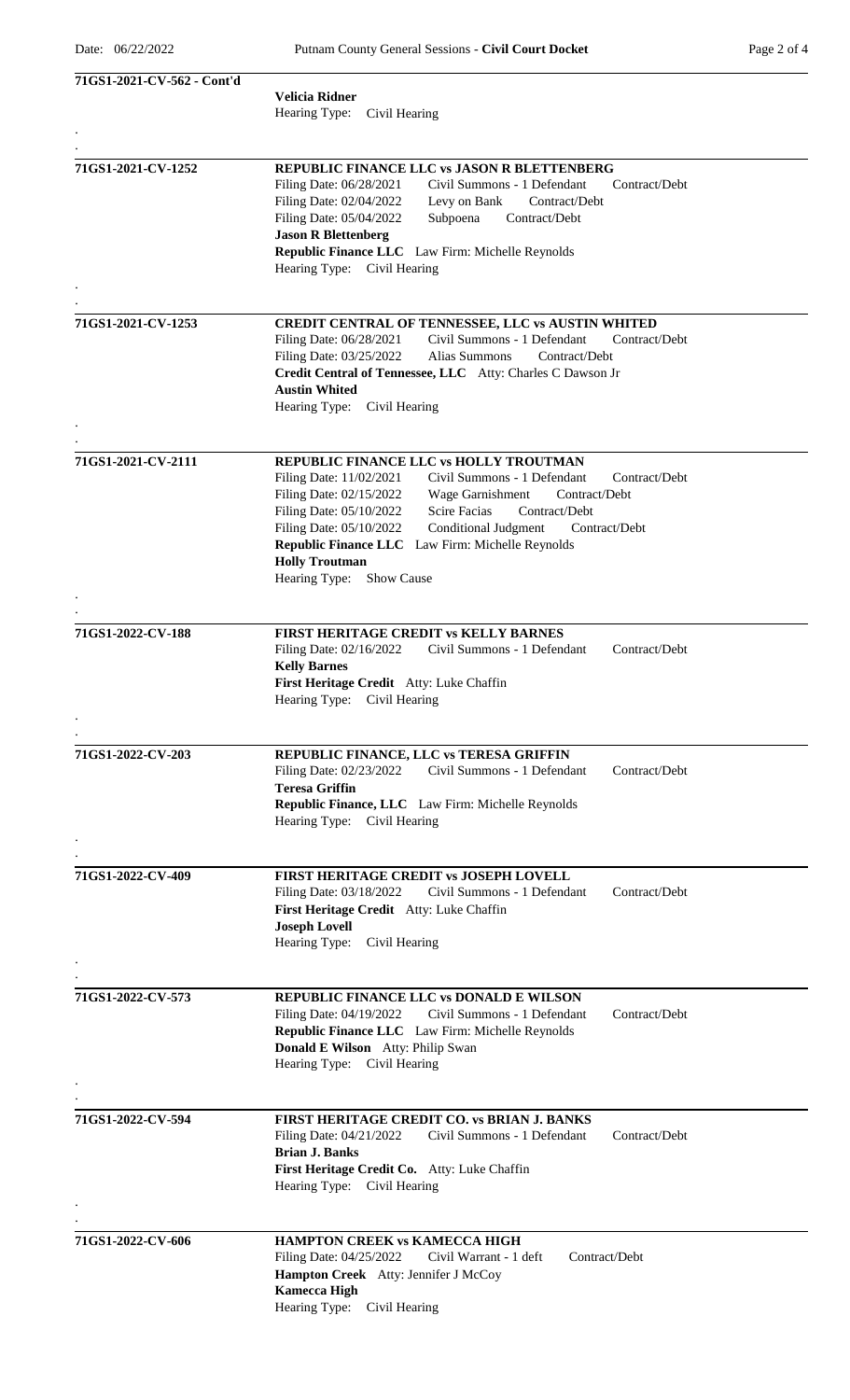.

**71GS1-2022-CV-606 - Cont'd**

| 71GS1-2022-CV-613                      | REPUBLIC FINANCE, LLC vs KENNETH STELMASZEK                                                                             |
|----------------------------------------|-------------------------------------------------------------------------------------------------------------------------|
|                                        | Filing Date: 04/26/2022<br>Civil Summons - 1 Defendant<br>Contract/Debt                                                 |
|                                        | Republic Finance, LLC Law Firm: Michelle Reynolds                                                                       |
|                                        | <b>Kenneth Stelmaszek</b>                                                                                               |
|                                        | Hearing Type: Civil Hearing                                                                                             |
|                                        |                                                                                                                         |
| 71GS1-2022-CV-665                      | FIRST HERITAGE CREDIT CO. vs TERESA STEWART                                                                             |
|                                        | Civil Summons - 1 Defendant<br>Filing Date: 05/04/2022<br>Contract/Debt                                                 |
|                                        | First Heritage Credit Co. Atty: R Luke Chaffin Law Firm: CHAFFIN CHAFFIN GIAIMO                                         |
|                                        | <b>Teresa Stewart</b>                                                                                                   |
|                                        | Hearing Type: Civil Hearing                                                                                             |
|                                        |                                                                                                                         |
|                                        |                                                                                                                         |
| 71GS1-2022-CV-667                      | FIRST HERITAGE CREDIT CO. vs JOYCE YOUNG                                                                                |
|                                        | Filing Date: 05/04/2022<br>Civil Summons - 1 Defendant<br>Contract/Debt                                                 |
|                                        | First Heritage Credit Co. Atty: R Luke Chaffin Law Firm: CHAFFIN CHAFFIN GIAIMO                                         |
|                                        | <b>Joyce Young</b>                                                                                                      |
|                                        | Hearing Type:<br>Civil Hearing                                                                                          |
|                                        |                                                                                                                         |
| 71GS1-2022-CV-697                      | <b>DAVID BURNETTE vs BETTY JENKINS (et. al)</b>                                                                         |
|                                        | Detainer Warrant - One Defendant<br>Filing Date: 05/05/2022<br>Contract/Debt                                            |
|                                        | David Burnette Atty: Blake J Fitzpatrick Law Firm: Moore, Rader, Fitzpatrick and York, PC                               |
|                                        | <b>Betty Jenkins</b>                                                                                                    |
|                                        | Hearing Type:<br>Civil Hearing                                                                                          |
| Alias(es) / $DBA(s)$                   |                                                                                                                         |
| <b>David Burnette</b>                  |                                                                                                                         |
| DealMakers<br>$DBA(s)$ :               |                                                                                                                         |
|                                        |                                                                                                                         |
|                                        |                                                                                                                         |
|                                        |                                                                                                                         |
| 06/23/2022 01:00PM                     | <b>Judge STEVE QUALLS</b> Putnam Co Gen Sessions Court                                                                  |
| 71GS1-2022-CV-727                      | CM SQUARED PROPERTIES vs JOHN MORENO                                                                                    |
|                                        | Filing Date: 05/10/2022<br>Detainer Warrant - One Defendant<br>Contract/Debt                                            |
|                                        | <b>CM Squared Properties</b> Atty: Shawn Wilson<br><b>John Moreno</b>                                                   |
|                                        | Hearing Type:<br>Civil Hearing                                                                                          |
|                                        |                                                                                                                         |
|                                        |                                                                                                                         |
|                                        |                                                                                                                         |
| 06/23/2022 09:00AM                     | Judge STEVE QUALLS Putnam Co Gen Sessions Court                                                                         |
| 71GS1-2022-CV-729                      | <b>NANCY L CURTIS vs SUSAN PARRISH</b>                                                                                  |
|                                        | Civil Summons - 1 Defendant<br>Filing Date: 05/10/2022<br>Contract/Debt                                                 |
|                                        | <b>Nancy L Curtis</b>                                                                                                   |
|                                        | <b>Susan Parrish</b>                                                                                                    |
|                                        | Hearing Type: Civil Hearing                                                                                             |
|                                        |                                                                                                                         |
| 71GS1-2022-CV-836                      | SOARD PROPERTIES vs LEDGEND DARTY, ALL OTHER OCCUPANTS                                                                  |
|                                        | Filing Date: 05/23/2022<br>Detainer Warrant - One Defendant<br>Contract/Debt                                            |
|                                        | Ledgend Darty Atty: Gordon Byars                                                                                        |
|                                        | <b>All Other Occupants</b>                                                                                              |
|                                        | <b>Soard Properties</b>                                                                                                 |
|                                        | Hearing Type: Civil Hearing                                                                                             |
|                                        |                                                                                                                         |
| 71GS1-2022-CV-845                      | <b>AARON BERNHARDT vs JENNIFER SPIVEY</b>                                                                               |
|                                        | Civil Summons - 1 Defendant<br>Filing Date: 05/25/2022<br>Contract/Debt                                                 |
|                                        | Aaron Bernhardt Atty: Blake J Fitzpatrick Law Firm: Moore, Rader, Fitzpatrick and York, PC                              |
|                                        | <b>Jennifer Spivey</b>                                                                                                  |
|                                        | Hearing Type: Civil Hearing                                                                                             |
| Alias(es) / $DBA(s)$                   |                                                                                                                         |
| <b>Aaron Bernhardt</b>                 |                                                                                                                         |
| <b>Bernhardt Rentals</b><br>$DBA(s)$ : |                                                                                                                         |
|                                        |                                                                                                                         |
|                                        |                                                                                                                         |
| 71GS1-2022-CV-858                      | JESSICA KEEN vs VANESSA HAMMOCK, JIMMY STOUT<br>Filing Date: 05/26/2022<br>Civil Summons - 1 Defendant<br>Contract/Debt |
|                                        | <b>Vanessa Hammock</b>                                                                                                  |

**Jessica Keen**